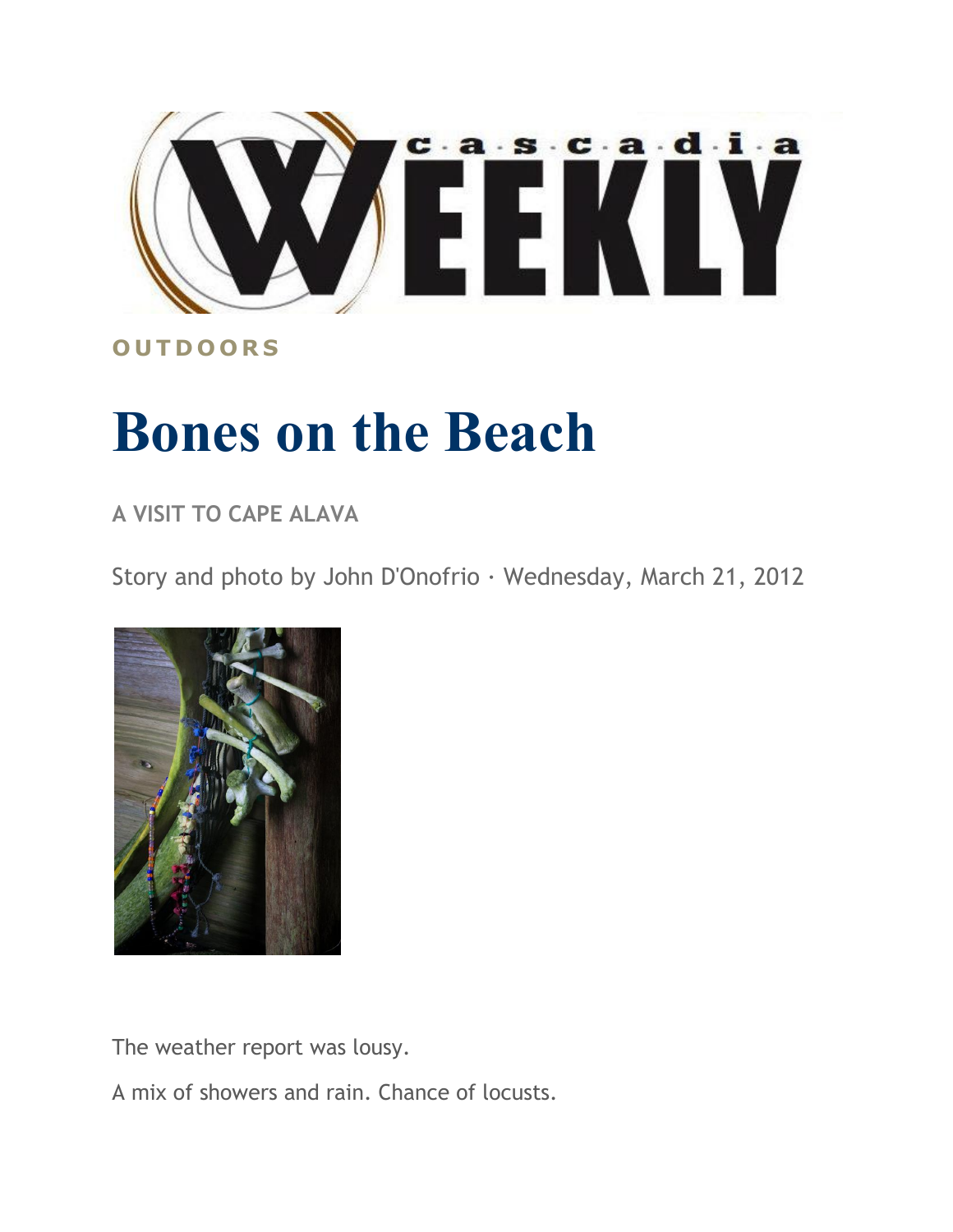What the hell, we were going anyway.

Off to walk the beaches, we were. Off to Cape Alava, the most western point of these United States. Off to breath deeply the salted wind, off to be pacified by the Pacific, off our rockers, maybe. Weather be damned.

We rode a new-fangled ferry over to Port Townsend (I miss the rusty old *Klickitat*, scrapped in '09) and hustled across the Olympic Peninsula, turning north at Sappho, lonely, forlorn and damn near non-existent in the rain. Through Clallam Bay: the ramshackle old liquor store is still there, leaning in the wind. Hanging on, barely.

Up the Hoko Road to Lake Ozette, the end of the line. The National Park campground was empty and half underwater. We strung a tarp on scant high ground and cooked dinner over the fire as the rain pattered overhead. Donn regaled us with stories from his long-ago days as an archeologist at the Makah village site out at the point. He lived out there on the beach in a hut for three years some thirty-odd years ago. Some of the stories involved hiking in with kegs of beer. Apparently, those archeologists liked their beer.

The fire burned down and an owl pontificated in the darkness. Things got quiet, a lonely Brooks Benton-kind of night out at Lake Ozette. It rained and then it rained some more.

In the morning we packed up camp, loaded our backpacks and crossed the Ozette River on the lichen covered footbridge, headed for the sea. We headed west through the dripping forest across puncheon made slippery by the relentless seasons until gradually we could hear the distant roar of the surf, a siren's cry.

We slipped and slid down the muddy face of the headland to the beach and took shelter from the rain beneath some gnarled trees. After a short rest, we hauled our packs to the extreme end of the point, near Cannonball Island, where a circle of trees was well-suited for tarpstringing, and set up our camp.